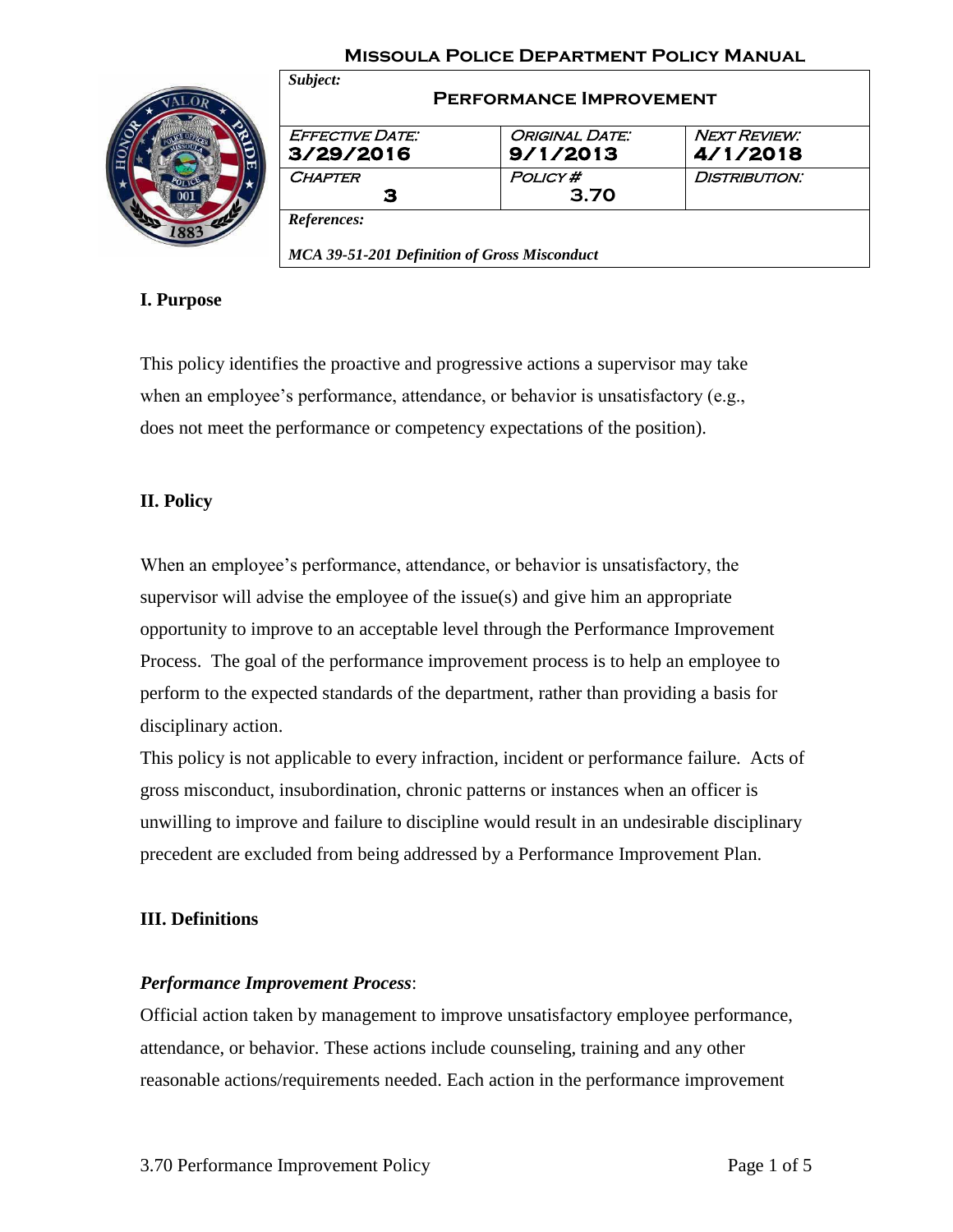process is documented in one or more of the following documents: the Performance Improvement Plan, Supervisory Activity Logs, Officer Performance Evaluations.

#### *Performance Improvement Plan (PIP):*

The form used to describe a formal, specific plan to improve the employee's performance as part of the Performance Improvement Process. A PIP describes the performance, behavior, or attendance problem; identifies specific improvements needed; outlines actions to be taken, identifies measureable standards to meet and provides a timeframe for improvements.

#### *Counseling*:

A formal conversation between a supervisor and an employee used to inform the employee that a deficiency exists with his performance, attendance or behavior and to detail the precise action needed by the employee to address the identified issues. It is often the first action taken in the Performance Improvement Process.

## *Progressive discipline*:

The process of using increasing levels of disciplinary action each time an employee fails to correct a problem after being given a reasonable opportunity to do so. The underlying principle of sound progressive discipline is to use the least severe action believed to be necessary to correct the undesirable situation. The level of discipline will increase only if the condition is not corrected.

#### **IV. Procedures**

- A: When is a Performance Plan Initiated?
	- 1. When an employee has been counseled about a deficiency in their performance and has failed to improve the unsatisfactory performance, attendance or behavior.
	- 2. If an officer fails to meet performance expectations on two out of the previous three semi-annual Officer Performance Evaluations.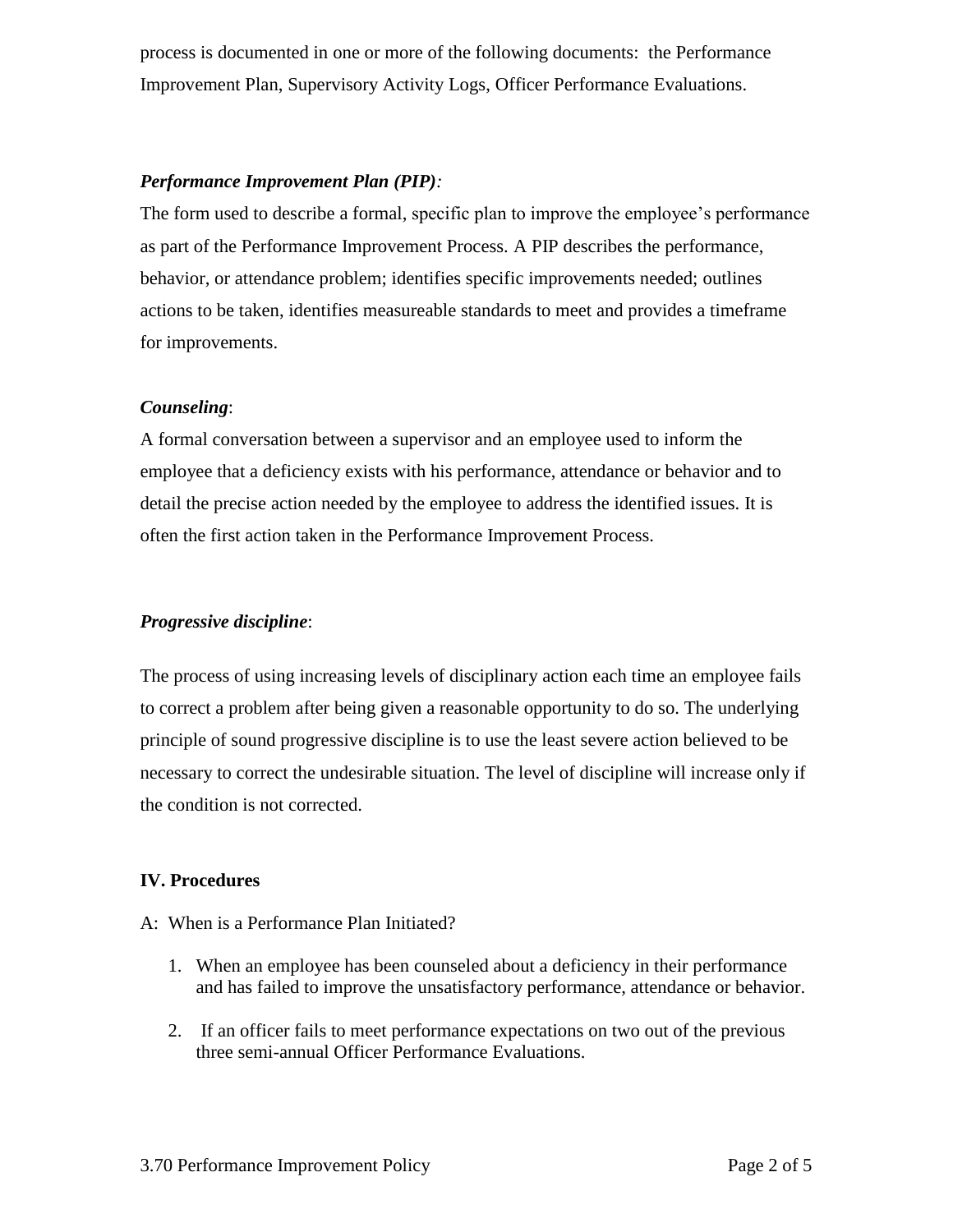3. If a supervisor finds it necessary following any act or omission that violates department policy or procedure and the act or omission is not suitable for counseling or discipline.

B: After entering an infraction on the supervisory log sheet the supervisor will use the following flow chart to perform an infraction assessment and follow the Performance Improvement Plan as outlined if appropriate.

## **Forms:**

1. Performance Improvement Plan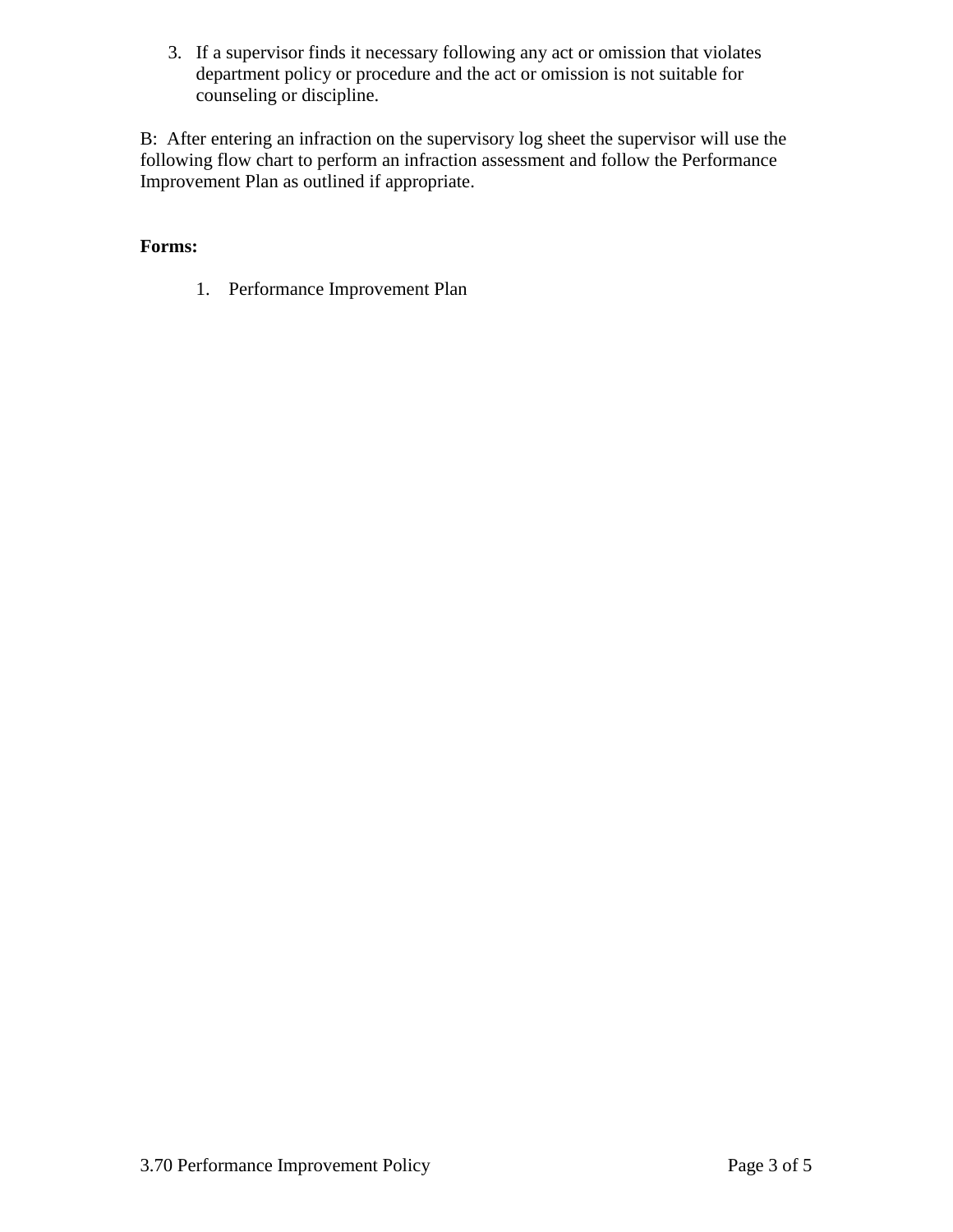# **Performance Improvement Program Infraction Assessment**